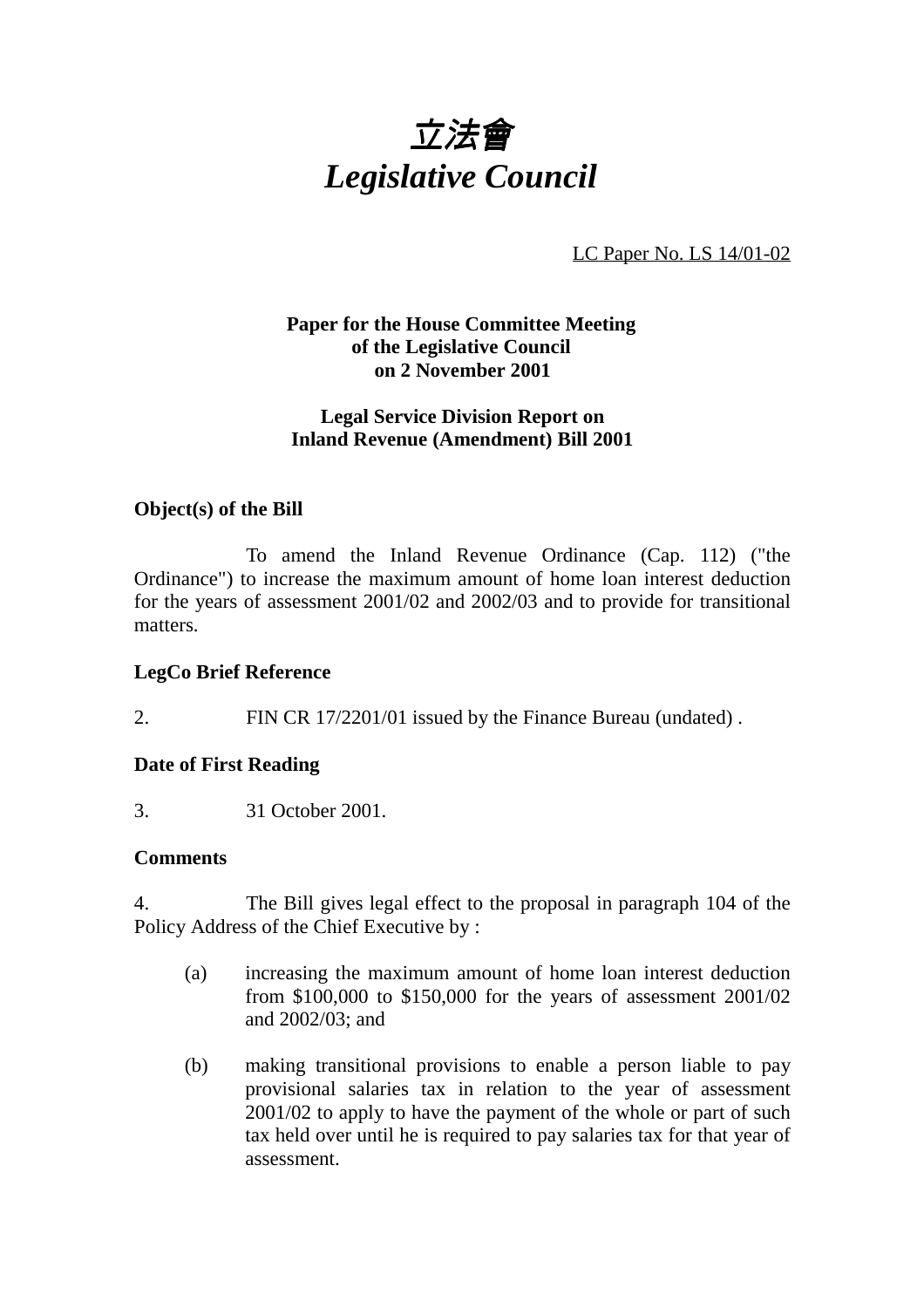$2 -$ 

5. Under Part XA of the Ordinance, every person who is chargeable to salaries tax in respect of any year of assessment shall be liable to pay provisional salaries tax in respect of that year of assessment. A notice for payment of provisional salaries tax may be included in a notice of assessment to salaries tax. The Administration has confirmed that for the year of assessment 2001/02, notice for payment of provisional salaries tax has been given to taxpayers while the notice requiring taxpayers to furnish return for salaries tax would be issued in May 2002.

6. The Bill proposes an additional ground for application for holding over of payment of provisional salaries tax in relation to the year of assessment 2001/02, i.e. where a person has paid or is likely to pay during that year of assessment home loan interest of an amount exceeding \$100,000, or if he is not a sole owner of the dwelling concerned, a fraction of \$100,000 on a pro rata basis. The application procedures are the same as the existing procedures for making application for holding over of payment of provisional salaries tax on other grounds.

7. According to the Administration, the earliest date by which the provisional salaries tax for the year of assessment 2001/02 is payable would be 2 January 2002. For these taxpayers, the application for holding over must be made no later than 5 December 2001 (28 days before the day by which the tax is to be paid) or 14 days after the date of the notice for payment, whichever is the later. The Bill empowers the Commissioner of Inland Revenue to extend the time for application either generally or in a particular case if he is satisfied that it is appropriate to do so.

8. Under section 63F of the Ordinance, where any person had paid provisional salaries tax in respect of any year of assessment, the Commissioner shall apply the amount so paid in payment first of (a) the salaries tax payable by that person for that year of assessment, then (b) the provisional salaries tax payable in respect of the year of assessment succeeding that year of assessment, and shall refund to the person the amount not so applied.

9. The Bill provides that the maximum amount of home loan interest deduction for the year of assessment 2003/04 and for each year after that year would be \$100,000.

## **Public Consultation**

10. No public consultation has been carried out.